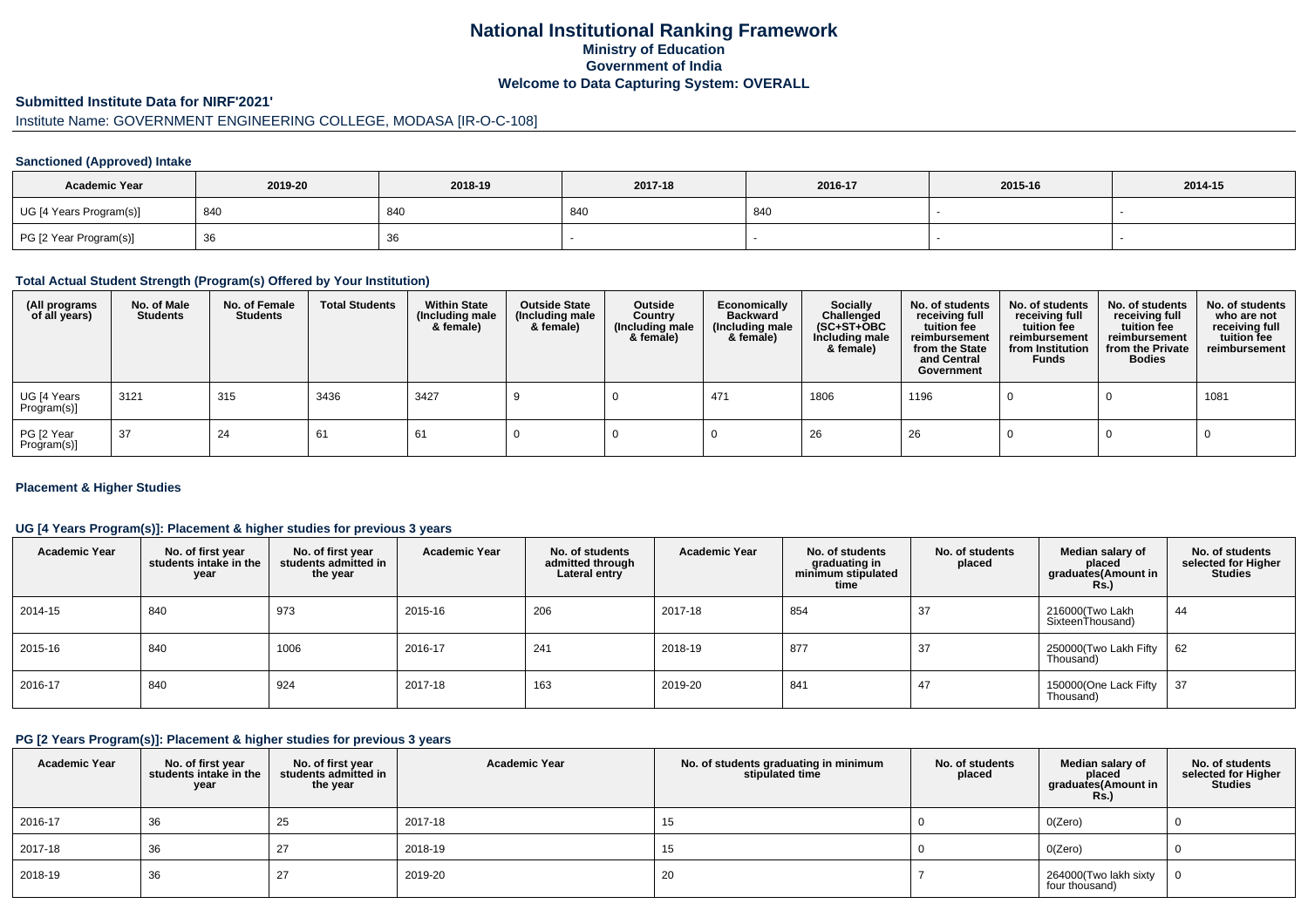#### **Ph.D Student Details**

| Ph.D (Student pursuing doctoral program till 2019-20 Students admitted in the academic year 2020-21 should not be entered here.) |         |                       |         |  |  |  |
|----------------------------------------------------------------------------------------------------------------------------------|---------|-----------------------|---------|--|--|--|
|                                                                                                                                  |         | <b>Total Students</b> |         |  |  |  |
| Full Time                                                                                                                        |         |                       |         |  |  |  |
| Part Time                                                                                                                        |         |                       |         |  |  |  |
| No. of Ph.D students graduated (including Integrated Ph.D)                                                                       |         |                       |         |  |  |  |
|                                                                                                                                  | 2019-20 | 2018-19               | 2017-18 |  |  |  |
| Full Time                                                                                                                        |         |                       |         |  |  |  |
| Part Time                                                                                                                        |         |                       |         |  |  |  |

#### **Online Education**

| 1. Does all programs/courses were completed on time.                                            |                                                                                       | Yes                                                                                                                                                                                                                                                                                                                                                                                                                                                                                                                                                                                                                                                              |  |  |
|-------------------------------------------------------------------------------------------------|---------------------------------------------------------------------------------------|------------------------------------------------------------------------------------------------------------------------------------------------------------------------------------------------------------------------------------------------------------------------------------------------------------------------------------------------------------------------------------------------------------------------------------------------------------------------------------------------------------------------------------------------------------------------------------------------------------------------------------------------------------------|--|--|
| 2. Measures taken to complete the syllabus of courses and programs.                             |                                                                                       | Education department government of Gujarat had taken any session and provided the Microsoft team platform for online<br>education to each and every field of Gujarat our institute has also taken benefit of this the platform and provide online teaching to<br>all students on the Microsoft team from June 2020 same thing of online teaching was also observed by a girl medicine department<br>time to time they have given the ranking system for best initial initiative for online teaching in that program in that ranking system<br>Government Engineering College Modasa has has a lot to first time photo online teaching in December September 2021 |  |  |
| 3. The period of delay in completion of syllabus (in months).                                   |                                                                                       |                                                                                                                                                                                                                                                                                                                                                                                                                                                                                                                                                                                                                                                                  |  |  |
| 4. The period of delay in conducting exams (in months).                                         |                                                                                       |                                                                                                                                                                                                                                                                                                                                                                                                                                                                                                                                                                                                                                                                  |  |  |
| <b>Portal Name</b>                                                                              | No. of students offered online courses which have credit<br>transferred to transcript | Total no, of online courses which have credit transferred<br>Total no. of credits transferred to transcript<br>to the transcript                                                                                                                                                                                                                                                                                                                                                                                                                                                                                                                                 |  |  |
| Swayam                                                                                          |                                                                                       |                                                                                                                                                                                                                                                                                                                                                                                                                                                                                                                                                                                                                                                                  |  |  |
| 5. No. of courses developed and available online on Swayam platform by your institution faculty |                                                                                       |                                                                                                                                                                                                                                                                                                                                                                                                                                                                                                                                                                                                                                                                  |  |  |

# **Financial Resources: Utilised Amount for the Capital expenditure for previous 3 years**

| <b>Academic Year</b>                                                                                 | 2019-20                                                                                               | 2018-19                                                                                               | 2017-18                                                                                     |  |  |  |  |  |
|------------------------------------------------------------------------------------------------------|-------------------------------------------------------------------------------------------------------|-------------------------------------------------------------------------------------------------------|---------------------------------------------------------------------------------------------|--|--|--|--|--|
|                                                                                                      | <b>Utilised Amount</b>                                                                                | <b>Utilised Amount</b>                                                                                | <b>Utilised Amount</b>                                                                      |  |  |  |  |  |
| Annual Capital Expenditure on Academic Activities and Resources (excluding expenditure on buildings) |                                                                                                       |                                                                                                       |                                                                                             |  |  |  |  |  |
| Library                                                                                              | 197000 (One Lakh Ninety Seven Thousand Rupees And Zero<br>Paisa Only)                                 | 282845 (Two Lakh Eighty Two Thousand Eight Hundred Forty<br>Five Rupees And Zero Paisa Only)          | 249366 (Two Lakh Forty Nine Thousand Three Hundred Sixty<br>Six Rupees And Zero Paisa Only) |  |  |  |  |  |
| New Equipment for Laboratories                                                                       | 5936300 (Fifty Nine Lakh Thirty Six Thousand Three Hundred<br>Rupees And Zero Paisa Only)             | 1460700 (Fourteen Lakh Sixty Thousand Seven Hundred<br>Rupees And Zero Paisa Only)                    | 93600 (Ninety Three Thousand Six Hundred Rupees And Zero<br>Paisa Only)                     |  |  |  |  |  |
| <b>Engineering Workshops</b>                                                                         | 80000 (0)                                                                                             | 20000 (Twenty Thousand Rupees And Zero Paisa Only)                                                    | 98000 (Ninety Eight Thousand Rupees And Zero Paisa Only)                                    |  |  |  |  |  |
| Other expenditure on creation of Capital Assets (excluding<br>expenditure on Land and Building)      | 63353200 (Six Crore Thirty Three Lakh Fifty Three Thousand<br>Two Hundred Rupees And Zero Paisa Only) | 74964400 (Seven Crore Forty Nine Lakh Sixty Four Thousand<br>Four Hundred Rupees And Zero Paisa Only) | 0 (Zero)                                                                                    |  |  |  |  |  |

# **Financial Resources: Utilised Amount for the Operational expenditure for previous 3 years**

| <b>Academic Year</b><br>2019-20 |                        | 2018-19                | 2017-18                |  |
|---------------------------------|------------------------|------------------------|------------------------|--|
|                                 | <b>Utilised Amount</b> | <b>Utilised Amount</b> | <b>Utilised Amount</b> |  |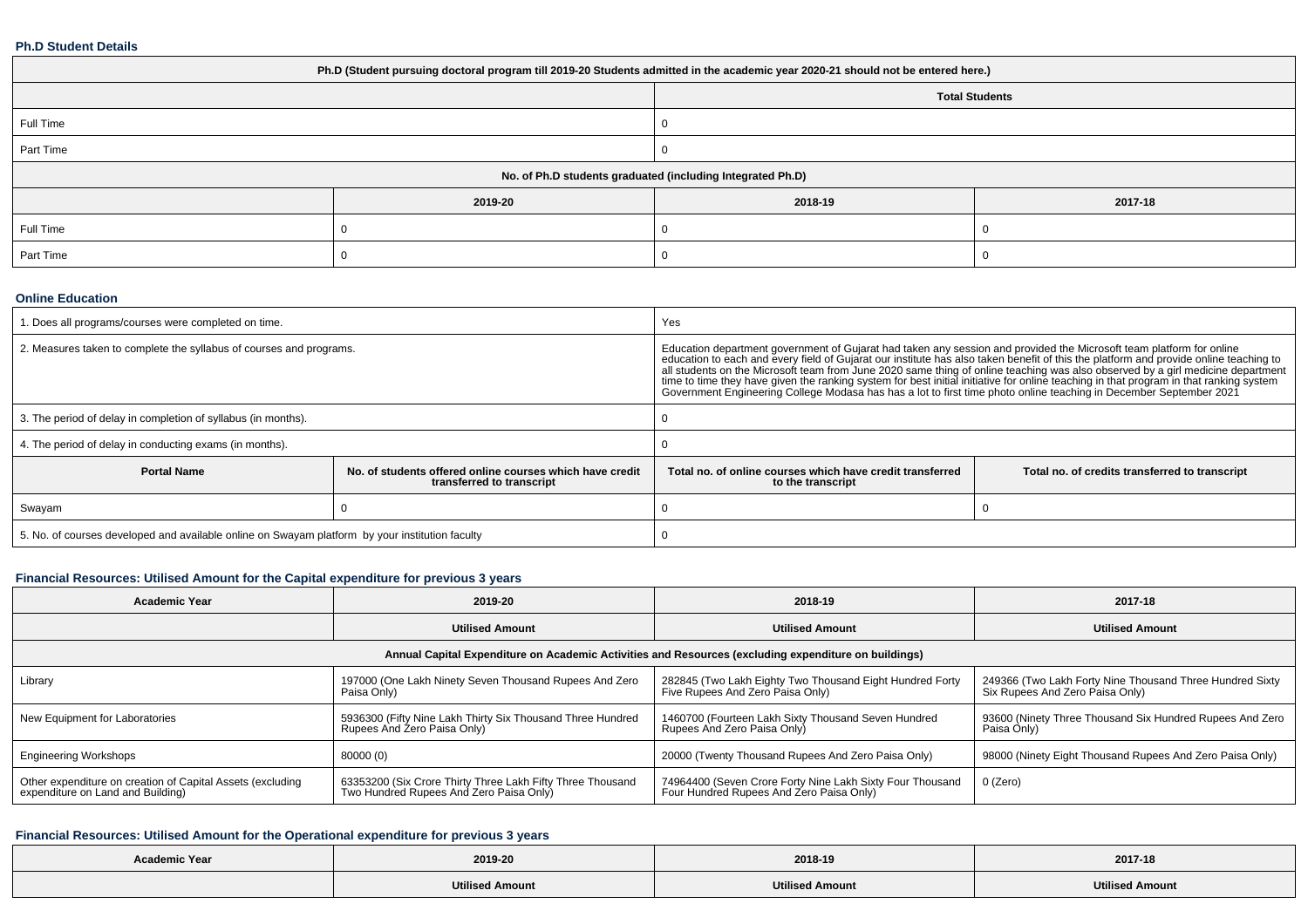| <b>Annual Operational Expenditure</b>                                                                                                                                                           |                                                                                        |                                                                                      |                                                                                        |  |  |  |  |
|-------------------------------------------------------------------------------------------------------------------------------------------------------------------------------------------------|----------------------------------------------------------------------------------------|--------------------------------------------------------------------------------------|----------------------------------------------------------------------------------------|--|--|--|--|
| Salaries (Teaching and Non Teaching staff)                                                                                                                                                      | 120768000 (Twelve Crore Seven Lakh Sixty Eight Thousand<br>Rupees And Zero Paisa Only) | 113105000 (Eleven Crore Thirty One Lakh Five Thousand<br>Rupees And Zero Paisa Only) | 101367000 (Ten Crore Thirteen Lakh Sixty Seven Thousand<br>Rupees And Zero Paisa Only) |  |  |  |  |
| Maintenance of Academic Infrastructure or consumables and<br>other running expenditures (excluding maintenance of hostels<br>and allied services, rent of the building, depreciation cost, etc) | 16095000 (One Crore Sixty Lakh Ninety Five Thousand<br>Rupees And Zero Paisa Only)     | 14266000 (One Crore Forty Two Lakh Sixty Six Thousand<br>Rupees And Zero Paisa Only) | 14038000 (One Crore Forty Lakh Thirty Eight Thousand<br>Rupees And Zero Paisa Only)    |  |  |  |  |
| Seminars/Conferences/Workshops                                                                                                                                                                  | 0 (Zero)                                                                               | 857000 (Eight Lakh Fifty Seven Thousand Rupees And Zero<br>Paisa Only)               | 0 (Zero)                                                                               |  |  |  |  |

**IPR**

| Calendar year            | 2019 | 2018 | 2017 |
|--------------------------|------|------|------|
| No. of Patents Published |      |      |      |
| No. of Patents Granted   |      |      |      |

## **Sponsored Research Details**

| <b>Financial Year</b>                    | 2019-20 | 2018-19 | 2017-18 |
|------------------------------------------|---------|---------|---------|
| Total no. of Sponsored Projects          |         |         |         |
| Total no. of Funding Agencies            |         |         |         |
| Total Amount Received (Amount in Rupees) |         |         |         |
| Amount Received in Words                 | Zero    | Zero    | Zero    |

## **Consultancy Project Details**

| <b>Financial Year</b>                    | 2019-20                               | 2018-19                             | 2017-18                                       |
|------------------------------------------|---------------------------------------|-------------------------------------|-----------------------------------------------|
| Total no. of Consultancy Projects        |                                       | כ ו                                 |                                               |
| Total no. of Client Organizations        |                                       |                                     |                                               |
| Total Amount Received (Amount in Rupees) | 22400                                 | 120280                              | 18820                                         |
| Amount Received in Words                 | Twenty two thousand four hundred only | One Lakh Twenty Thousand and Eighty | Eighteen Thousand Eight Hundred Twenty Rupees |

# **Executive Development Program/Management Development Programs**

| <b>Financial Year</b>                                                             | 2019-20 | 2018-19 | 2017-18 |
|-----------------------------------------------------------------------------------|---------|---------|---------|
| Total no. of Executive Development Programs/ Management<br>Development Programs   | - 0     |         |         |
| Total no. of Participants                                                         |         |         |         |
| Total Annual Earnings (Amount in Rupees)(Excluding Lodging<br>& Boarding Charges) | - 0     |         |         |
| Total Annual Earnings in Words                                                    | Zero    | Zero    | Zero    |

## **PCS Facilities: Facilities of physically challenged students**

| '. Do vour institution buildings have Lifts/Ramps? | . more than 80% of the buildings |
|----------------------------------------------------|----------------------------------|
|                                                    | Yes                              |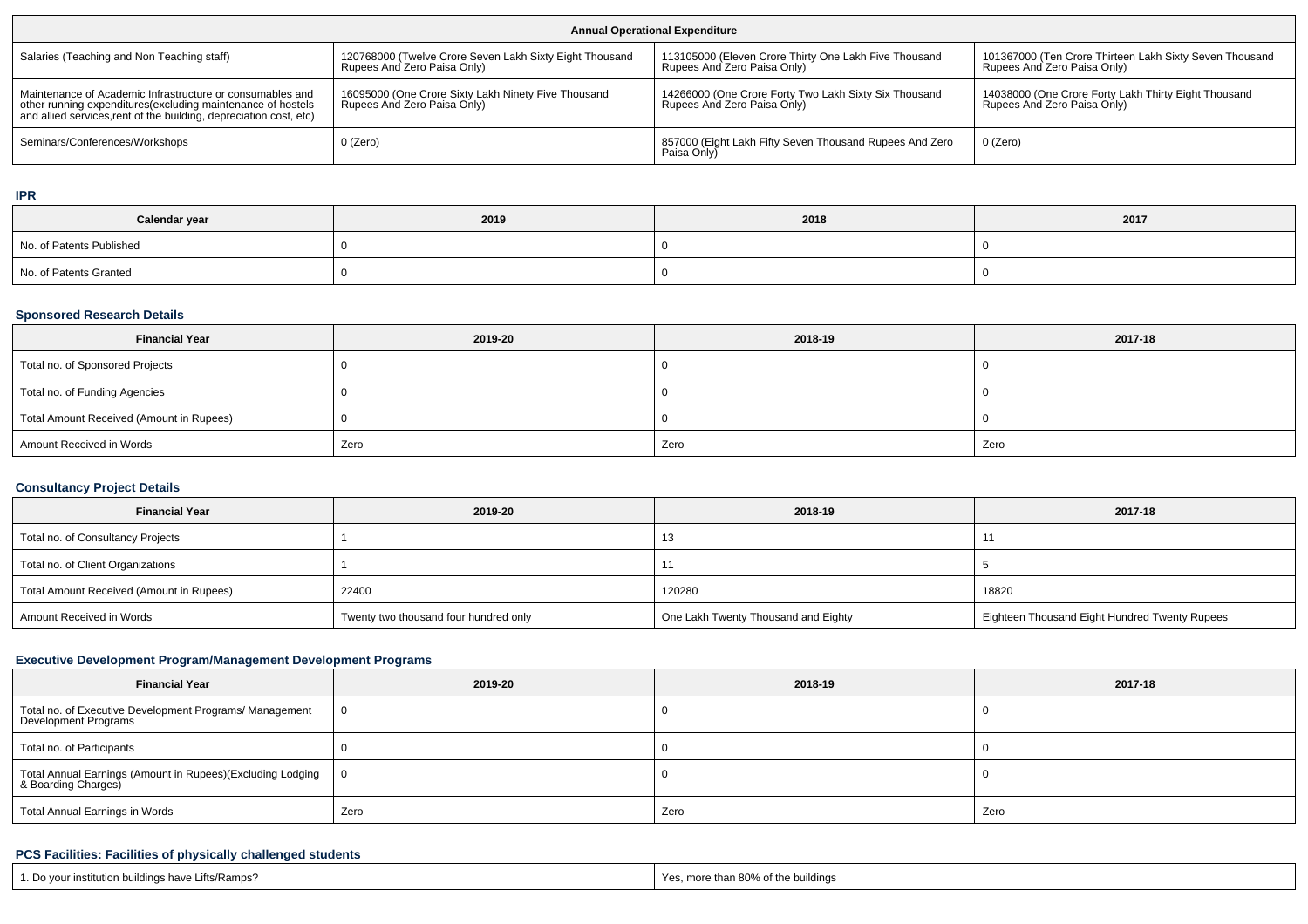| 2. Do your institution have provision for walking aids, includingwheelchairs and transportation from one building to another for<br>handicapped students? | No                                  |
|-----------------------------------------------------------------------------------------------------------------------------------------------------------|-------------------------------------|
| 3. Do your institution buildings have specially designed toilets for handicapped students?                                                                | Yes, more than 40% of the buildings |

#### **Accreditation**

| <b>NBA Accreditation</b>                                    |           |  |  |  |  |  |  |  |  |  |
|-------------------------------------------------------------|-----------|--|--|--|--|--|--|--|--|--|
| "" institute have a valid NBA Accreditation?<br>1 Does vour | <b>NO</b> |  |  |  |  |  |  |  |  |  |
|                                                             |           |  |  |  |  |  |  |  |  |  |

### **NAAC Accreditation**

| 1. Does vour institute have a valid NAAC Accreditation? |  | <b>NO</b> |  |  |
|---------------------------------------------------------|--|-----------|--|--|
|---------------------------------------------------------|--|-----------|--|--|

# **Faculty Details**

| Srno           | Name                                                | Age | <b>Designation</b>                                  | Gender | Qualification | <b>Experience (In</b><br>Months) | <b>Is Associated</b><br><b>Last Year</b> | Currently<br>working with<br>institution? | <b>Joining Date</b> | <b>Leaving Date</b>      | <b>Association type</b> |
|----------------|-----------------------------------------------------|-----|-----------------------------------------------------|--------|---------------|----------------------------------|------------------------------------------|-------------------------------------------|---------------------|--------------------------|-------------------------|
| $\mathbf{1}$   | SHIVENDRA<br>KUMAR JHA                              | 29  | Assistant<br>Professor                              | Male   | M.E.          | 85                               | Yes                                      | Yes                                       | 10-04-2017          | $\overline{\phantom{a}}$ | Regular                 |
| $\overline{2}$ | ALPESHKUMAR<br>RAMABHAI<br>PATEL                    | 36  | Lecturer                                            | Male   | M.Tech        | 6                                | Yes                                      | Yes                                       | 16-11-2009          | $\overline{\phantom{a}}$ | Adhoc /<br>Contractual  |
| 3              | AMIT<br>BHUPENDRABHA<br>I PARMAR                    | 29  | Assistant<br>Professor                              | Male   | M.E.          | 73                               | No                                       | Yes                                       | 09-06-2020          | $\sim$                   | Regular                 |
| $\overline{4}$ | ANIRUDDHSINH<br>K DODIYA                            | 32  | Assistant<br>Professor                              | Male   | M.E.          | 94                               | Yes                                      | Yes                                       | 27-09-2016          | $\sim$                   | Regular                 |
| 5              | <b>ANKIT</b><br><b>JASVANTLAL</b><br>PATEL          | 31  | Assistant<br>Professor                              | Male   | Ph.D          | 82                               | Yes                                      | Yes                                       | 10-03-2016          | $\sim$                   | Regular                 |
| 6              | ARCHANA<br><b>BHARATBHAI</b><br><b>GONDALIA</b>     | 29  | Assistant<br>Professor                              | Female | M.E.          | 63                               | No                                       | Yes                                       | 25-06-2020          | $\overline{\phantom{a}}$ | Regular                 |
| $\overline{7}$ | <b>BARIA JWALANT</b><br><b>BABUBHAI</b>             | 32  | Assistant<br>Professor                              | Male   | M.E.          | 96                               | Yes                                      | Yes                                       | 07-10-2016          | $\overline{\phantom{a}}$ | Regular                 |
| 8              | <b>BARIA</b><br>VANRAJKUMAR<br>DINESHKUMAR          | 32  | Assistant<br>Professor                              | Male   | M.E.          | 60                               | Yes                                      | No                                        | 22-10-2013          | 04-06-2020               | Adhoc/<br>Contractual   |
| 9              | <b>BHARAT</b><br>JAYANTILAL<br>SHAH                 | 52  | Dean / Principal /<br>Director / Vice<br>Chancellor | Male   | Ph.D          | 384                              | Yes                                      | Yes                                       | 31-05-2019          | $\sim$                   | Regular                 |
| 10             | <b>BHAUMIK</b><br><b>RANJITKUMAR</b><br><b>SHAH</b> | 42  | Associate<br>Professor                              | Male   | Ph.D          | 238                              | Yes                                      | Yes                                       | 27-09-2012          | $\sim$                   | Regular                 |
| 11             | BHAVIK<br>BRAHMBHATT                                | 30  | Assistant<br>Professor                              | Male   | M.E.          | 70                               | No                                       | Yes                                       | 15-07-2017          | $\overline{\phantom{a}}$ | Regular                 |
| 12             | BINITA AKHAND<br>VYAS                               | 54  | Associate<br>Professor                              | Female | M.E.          | 372                              | Yes                                      | Yes                                       | 28-05-2015          | $\sim$                   | Regular                 |
| 13             | Chandresh Parekh                                    | 45  | Associate<br>Professor                              | Male   | M.Tech        | 286                              | Yes                                      | Yes                                       | 12-03-2020          | Ξ.                       | Regular                 |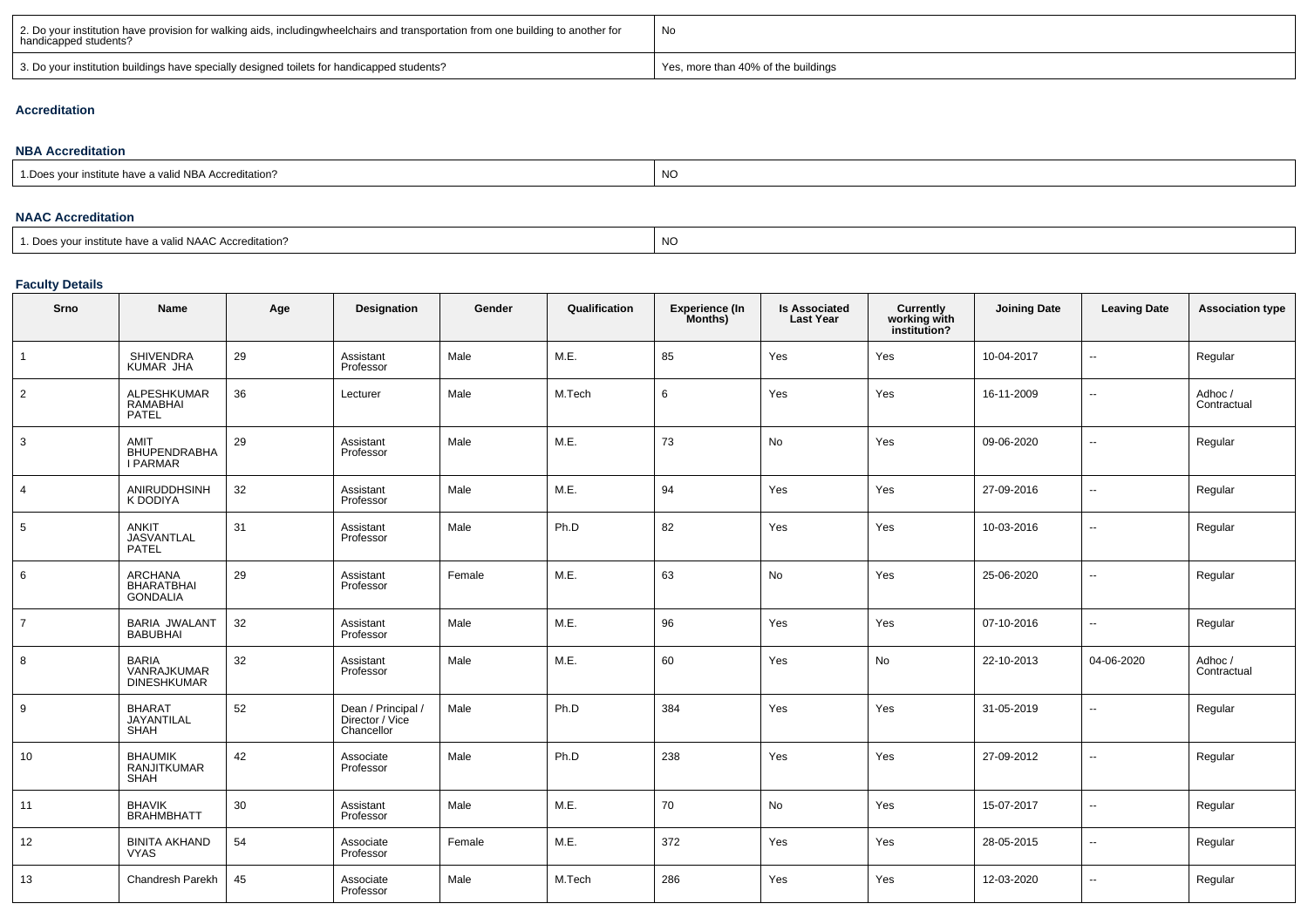| 14 | CHAUDHARI<br>AVINASH<br>DHANSUKHLAL                      | 30 | Assistant<br>Professor | Male   | M.E.    | 68  | Yes | Yes | 14-05-2018 | --         | Regular                |
|----|----------------------------------------------------------|----|------------------------|--------|---------|-----|-----|-----|------------|------------|------------------------|
| 15 | CHAUDHARI<br><b>MINUBHAI</b><br><b>BABUBHAI</b>          | 59 | Professor              | Male   | M.E.    | 396 | Yes | Yes | 01-01-2019 | ш,         | Regular                |
| 16 | CHETANKUMAR<br>KHOYABHAI<br><b>BARIYA</b>                | 32 | Assistant<br>Professor | Male   | M.E.    | 93  | Yes | Yes | 06-10-2012 | --         | Regular                |
| 17 | Chetna Ganesh<br>Chand                                   | 33 | Assistant<br>Professor | Female | M.Tech  | 84  | Yes | No  | 16-08-2016 | 09-12-2019 | Regular                |
| 18 | Darshan<br>Upendrabhai<br>Thakar                         | 29 | Assistant<br>Professor | Male   | M.Tech  | 60  | Yes | Yes | 04-05-2018 | --         | Regular                |
| 19 | <b>DEVEN</b><br><b>JIVANDAS</b><br><b>BHAYANI</b>        | 35 | Assistant<br>Professor | Male   | M.A     | 142 | Yes | Yes | 22-09-2008 | --         | Regular                |
| 20 | DHARMESHKUM<br>AR<br>AMARSINHBHAI<br>CHAUDHARI           | 38 | Assistant<br>Professor | Male   | B.E     | 6   | Yes | Yes | 17-08-2011 | --         | Adhoc /<br>Contractual |
| 21 | <b>DINESHKUMAR</b><br><b>BABULAL</b><br><b>SATHAVARA</b> | 30 | Assistant<br>Professor | Male   | M.E.    | 6   | Yes | Yes | 21-10-2014 | --         | Adhoc /<br>Contractual |
| 22 | <b>DIPAKKUMAR</b><br>JOITARAM<br>PRAJAPATI               | 37 | Assistant<br>Professor | Male   | Ph.D    | 108 | Yes | Yes | 21-05-2016 | --         | Regular                |
| 23 | <b>DIPAKKUMAR</b><br><b>HARGOVINDBHAI</b><br>SAHAY       | 34 | Assistant<br>Professor | Male   | Ph.D    | 59  | Yes | Yes | 08-06-2015 | --         | Regular                |
| 24 | <b>DIVYEN</b><br>NAVINCHANDRA<br>PATEL                   | 30 | Assistant<br>Professor | Male   | M.Tech  | 12  | Yes | No  | 25-10-2013 | 10-01-2020 | Adhoc /<br>Contractual |
| 25 | <b>DRON</b><br>HASAMUKHBHAI<br>CHAUDHARI                 | 30 | Assistant<br>Professor | Male   | M.E.    | 6   | Yes | Yes | 21-10-2014 | --         | Adhoc /<br>Contractual |
| 26 | <b>FALAK</b><br>YOGESHKUMAR<br>PARIKH                    | 30 | Assistant<br>Professor | Male   | M.E.    | 6   | Yes | Yes | 21-10-2014 | --         | Adhoc /<br>Contractual |
| 27 | <b>GAJENDRASINH</b><br>PRAVINSINH<br>RATHOD              | 41 | Assistant<br>Professor | Male   | B.E     | 12  | Yes | No  | 29-10-2016 | 28-01-2020 | Adhoc /<br>Contractual |
| 28 | GIRISHCHANDRA<br><b>BHANUSHANKAR</b><br>MODHA            | 58 | Associate<br>Professor | Male   | M.E.    | 431 | Yes | Yes | 19-01-2016 | --         | Regular                |
| 29 | <b>GIRISHKUMAR</b><br>CHANDULAL<br>PANCHAL               | 36 | Assistant<br>Professor | Male   | Ph.D    | 108 | Yes | No  | 06-04-2016 | 12-11-2020 | Regular                |
| 30 | <b>GIRISHKUMAR</b><br>NAGJIBHAI<br>LIMBAD                | 35 | Assistant<br>Professor | Male   | M. Phil | 110 | Yes | Yes | 19-05-2011 | $\sim$     | Regular                |
| 31 | HARESHKUMAR<br>KANUBHAI<br>SHARMA                        | 30 | Assistant<br>Professor | Male   | M.E.    | 6   | Yes | Yes | 29-10-2016 | --         | Adhoc /<br>Contractual |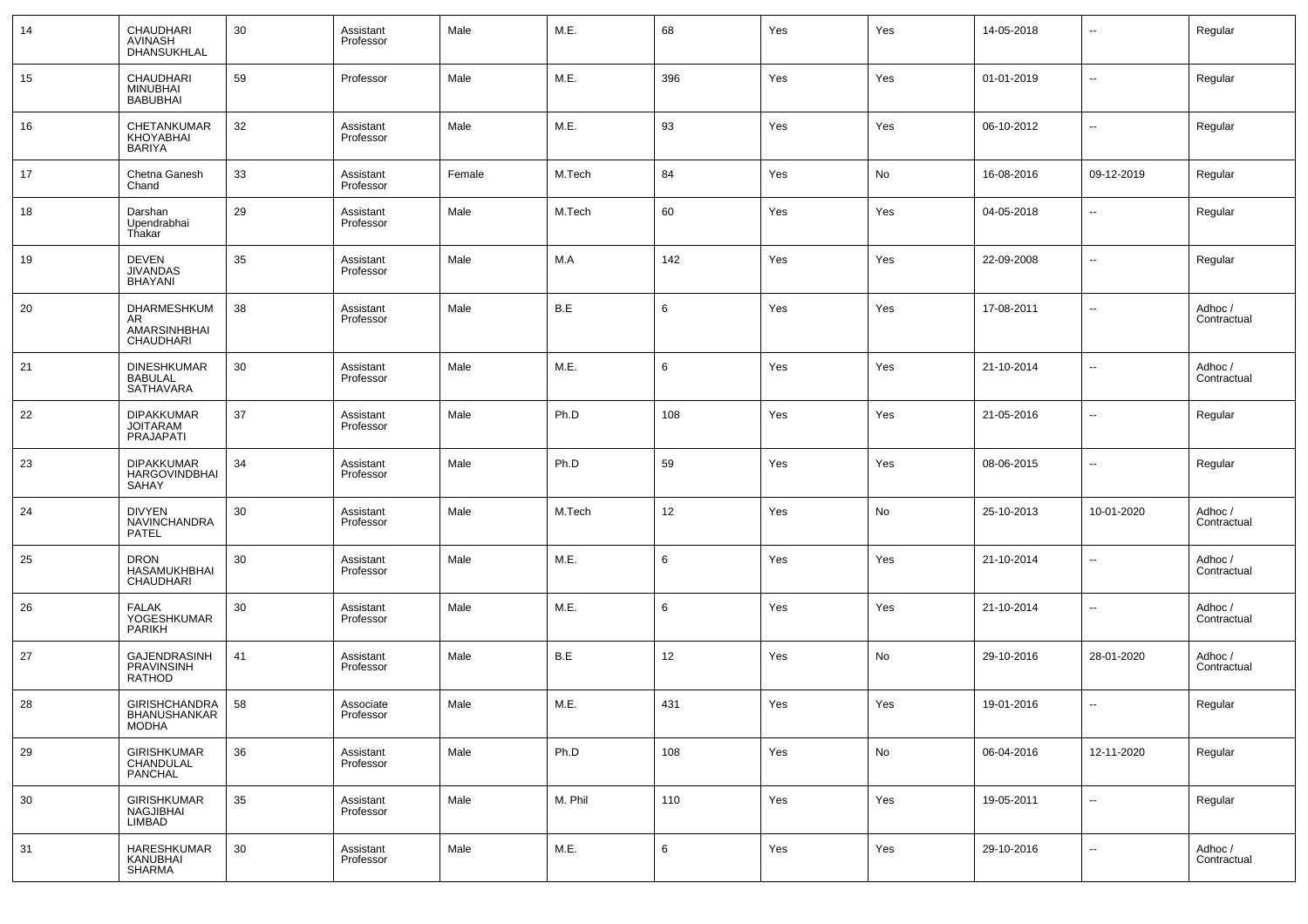| 32     | <b>HEMANG</b><br><b>SURYAKANT</b><br>PANDYA                | 42 | Assistant<br>Professor | Male   | Ph.D   | 174 | Yes | Yes | 04-05-2018 | $\overline{\phantom{a}}$ | Regular                |
|--------|------------------------------------------------------------|----|------------------------|--------|--------|-----|-----|-----|------------|--------------------------|------------------------|
| 33     | <b>HETALKUMAR</b><br><b>ISHWARBHAI</b><br><b>CHAUDHARI</b> | 33 | Assistant<br>Professor | Male   | M.Tech | 108 | Yes | Yes | 21-06-2016 | $\overline{\phantom{a}}$ | Regular                |
| 34     | <b>HINAL</b><br><b>BANKIMCHANDR</b><br>A THAKAR            | 31 | Assistant<br>Professor | Female | M.E.   | 6   | Yes | Yes | 01-02-2014 | $\overline{\phantom{a}}$ | Adhoc /<br>Contractual |
| 35     | <b>HIREN DINKER</b><br><b>MEHTA</b>                        | 46 | Associate<br>Professor | Male   | Ph.D   | 274 | Yes | No  | 15-07-2017 | 01-01-2021               | Regular                |
| 36     | <b>HIRENKUMAR</b><br>RAMANBHAI<br><b>PATEL</b>             | 39 | Assistant<br>Professor | Male   | M.E.   | 127 | Yes | Yes | 14-12-2009 | $\overline{\phantom{a}}$ | Regular                |
| 37     | <b>HIRENKUMAR</b><br>RAMESHBHAI<br>PRAJAPATI               | 34 | Assistant<br>Professor | Male   | Ph.D   | 52  | Yes | Yes | 14-06-2016 | $\overline{\phantom{a}}$ | Regular                |
| 38     | HITESH<br>KANTILAL DAVE                                    | 51 | Associate<br>Professor | Male   | M.E.   | 237 | Yes | Yes | 21-10-1999 | ۰.                       | Regular                |
| 39     | HITESHKUMAR<br>LILADHARBHAI<br><b>DESAI</b>                | 40 | Assistant<br>Professor | Male   | M.E.   | 180 | Yes | No  | 21-07-2017 | 10-12-2020               | Regular                |
| 40     | <b>JAIMIN M</b><br><b>SHROFF</b>                           | 32 | Assistant<br>Professor | Male   | M.Tech | 71  | Yes | Yes | 22-09-2016 | ۰.                       | Regular                |
| 41     | JAYKUMAR<br>PRAMODCHAND<br>RA PANDYA                       | 26 | Assistant<br>Professor | Male   | M.E.   | 6   | Yes | Yes | 11-11-2016 | $\sim$                   | Adhoc /<br>Contractual |
| 42     | <b>JIGAR</b><br>CHHANABHAI<br><b>GAMIT</b>                 | 33 | Assistant<br>Professor | Male   | M.Tech | 60  | Yes | Yes | 16-07-2016 | $\overline{\phantom{a}}$ | Regular                |
| 43     | <b>JIGAR</b><br>KANAIYALAL<br><b>SATHAWARA</b>             | 30 | Assistant<br>Professor | Male   | M.E.   | 6   | Yes | Yes | 21-10-2014 | $\overline{\phantom{a}}$ | Adhoc /<br>Contractual |
| 44     | JIGNA<br>JAGDISHBHAI<br><b>SOLANKI</b>                     | 32 | Assistant<br>Professor | Female | M.E.   | 86  | Yes | Yes | 06-10-2012 | $\overline{\phantom{a}}$ | Adhoc /<br>Contractual |
| 45     | <b>JINESHKUMAR</b><br>Rameshkumar<br>BHAVSAR               | 33 | Lecturer               | Male   | B.E    | 6   | Yes | Yes | 18-02-2010 | $\overline{\phantom{a}}$ | Adhoc /<br>Contractual |
| 46     | <b>JITENDRA</b><br>MANISHANKAR<br><b>JOSHI</b>             | 41 | Assistant<br>Professor | Male   | M.E.   | 189 | Yes | No  | 29-07-2015 | 27-01-2020               | Regular                |
| $47\,$ | <b>JITENDRAKUMA</b><br>R J PATEL                           | 37 | Assistant<br>Professor | Male   | B.E    | 137 | Yes | No  | 11-08-2008 | 06-02-2020               | Adhoc /<br>Contractual |
| 48     | <b>ITOYL</b><br>RAMANATHAN<br><b>IYER</b>                  | 48 | Associate<br>Professor | Female | Ph.D   | 315 | Yes | No  | 27-05-2015 | 15-12-2020               | Regular                |
| 49     | KALPESH<br>VINODBHAI<br>VAGHELA                            | 32 | Assistant<br>Professor | Male   | M.E.   | 108 | Yes | Yes | 02-02-2016 | $\sim$                   | Regular                |
| 50     | KAMALKUMAR<br>ASHOKBHAI<br>PATEL                           | 30 | Assistant<br>Professor | Male   | M.E.   | 79  | Yes | Yes | 06-03-2013 | ۰.                       | Adhoc /<br>Contractual |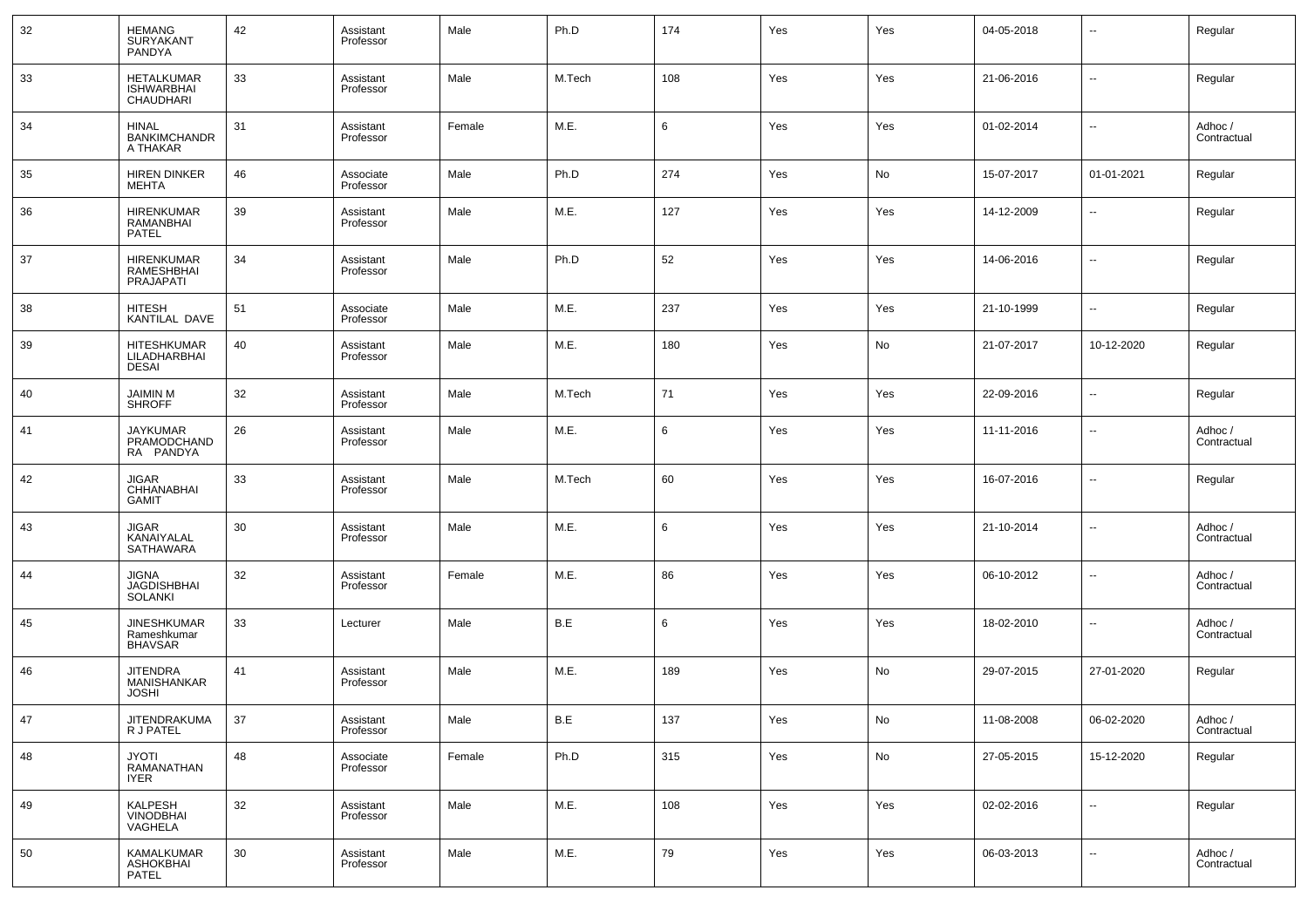| 51 | KAPIL<br><b>SEVANTILAL</b><br><b>BANKER</b>     | 41 | Assistant<br>Professor | Male   | M.E.             | 197 | Yes | Yes | 10-06-2016 | $\overline{\phantom{a}}$ | Regular                |
|----|-------------------------------------------------|----|------------------------|--------|------------------|-----|-----|-----|------------|--------------------------|------------------------|
| 52 | KAUSHAL<br>KIRITBHAI<br><b>BHATT</b>            | 34 | Assistant<br>Professor | Male   | M.Tech           | 108 | Yes | Yes | 01-06-2016 | $\sim$                   | Regular                |
| 53 | Ketan B Naik                                    | 37 | Assistant<br>Professor | Male   | Ph.D             | 155 | No  | Yes | 23-09-2019 | $\sim$                   | Regular                |
| 54 | KETAN<br><b>SURESHBHAI</b><br>PATEL             | 36 | Assistant<br>Professor | Male   | MSc(Mathematics) | 108 | No  | Yes | 20-11-2020 | $\overline{\phantom{a}}$ | Regular                |
| 55 | KETU<br><b>RAMANBHAI</b><br><b>PATEL</b>        | 35 | Assistant<br>Professor | Male   | M.E.             | 118 | Yes | Yes | 26-06-2015 | --                       | Regular                |
| 56 | KHATRI<br><b>BHARATLAL</b><br>CHAMPALAL         | 38 | Associate<br>Professor | Male   | Ph.D             | 193 | Yes | Yes | 18-07-2017 | $\overline{\phantom{a}}$ | Regular                |
| 57 | KINJAL<br><b>GALJIBHAI</b><br>KHARADI           | 35 | Assistant<br>Professor | Female | B.E              | 12  | Yes | No  | 20-04-2011 | 10-11-2020               | Adhoc /<br>Contractual |
| 58 | KIRAN<br>PRABHAKAR<br>PRAJAPATI                 | 41 | Assistant<br>Professor | Male   | M.Tech           | 114 | Yes | Yes | 31-01-2011 | $\overline{\phantom{a}}$ | Regular                |
| 59 | KUNALKUMAR<br><b>VINODBHAI</b><br><b>FADADU</b> | 35 | Assistant<br>Professor | Male   | B.E              | 6   | Yes | Yes | 07-04-2011 | --                       | Adhoc /<br>Contractual |
| 60 | KUNTESH KETAN<br>JANI                           | 32 | Assistant<br>Professor | Male   | Ph.D             | 130 | Yes | Yes | 01-06-2016 | $\overline{\phantom{a}}$ | Regular                |
| 61 | <b>LALIT SHANTILAL</b><br><b>NARSINGANI</b>     | 36 | Assistant<br>Professor | Male   | M.Sc.            | 110 | Yes | No  | 06-05-2011 | 28-02-2020               | Regular                |
| 62 | MAHESH<br><b>MAFATLAL</b><br><b>GOYANI</b>      | 37 | Assistant<br>Professor | Male   | Ph.D             | 147 | Yes | Yes | 18-01-2016 | $\sim$                   | Regular                |
| 63 | Mahesh A<br>Yeolekar                            | 39 | Assistant<br>Professor | Male   | Ph.D             | 166 | No  | Yes | 23-09-2019 | $\overline{\phantom{a}}$ | Regular                |
| 64 | MAHESHBHAI<br>JAVARABHAI<br>VANAJARA            | 40 | Assistant<br>Professor | Male   | M.Tech           | 142 | Yes | Yes | 28-04-2011 | $\overline{\phantom{a}}$ | Regular                |
| 65 | MAHESHKUMAR<br>JAYANTILAL<br>PATEL              | 48 | Associate<br>Professor | Male   | M.E.             | 281 | Yes | Yes | 18-01-2016 | $\overline{\phantom{a}}$ | Regular                |
| 66 | MALTARE<br>NILESH<br><b>NARENDRA</b>            | 39 | Assistant<br>Professor | Male   | Ph.D             | 36  | Yes | Yes | 24-05-2018 | $\overline{\phantom{a}}$ | Regular                |
| 67 | MANISHABEN<br>HARIBHAI<br>VALERA                | 29 | Assistant<br>Professor | Female | M.E.             | 89  | No  | Yes | 08-06-2020 | $\overline{\phantom{a}}$ | Regular                |
| 68 | MAYANK<br>INDRAVADAN<br><b>VYAS</b>             | 53 | Associate<br>Professor | Male   | M.E.             | 369 | Yes | No  | 29-09-2015 | 01-01-2021               | Regular                |
| 69 | MEHTA OM<br>PRADHYUMANB<br>HAI                  | 31 | Assistant<br>Professor | Male   | M.Tech           | 26  | Yes | Yes | 14-05-2018 | $\sim$                   | Regular                |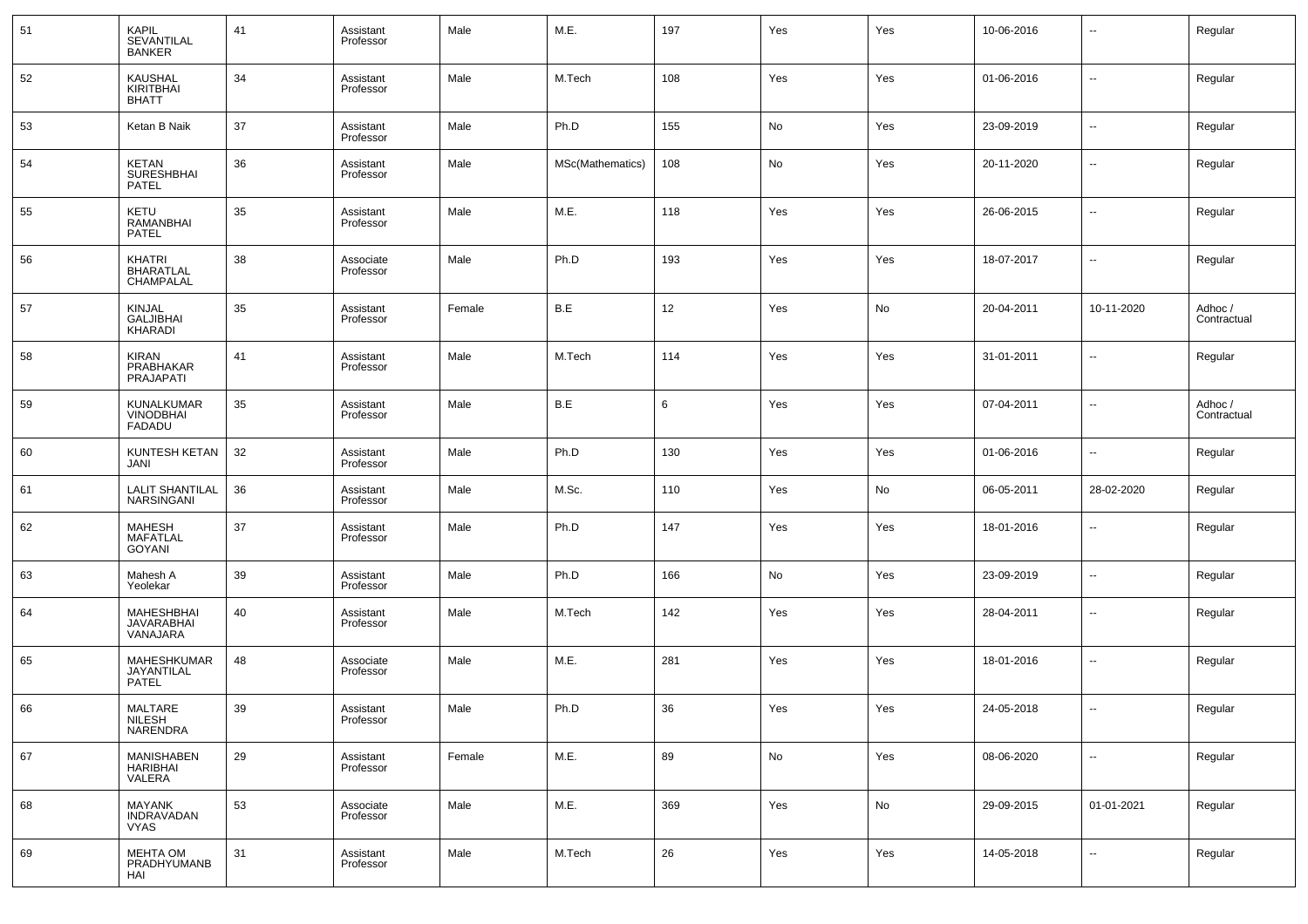| 70 | MILAPKUMAR<br><b>MOHANBHAI</b><br><b>MADHIKAR</b>  | 39 | Assistant<br>Professor | Male   | M.E.   | 108          | Yes | Yes | 31-01-2020 | $\overline{\phantom{a}}$ | Regular                |
|----|----------------------------------------------------|----|------------------------|--------|--------|--------------|-----|-----|------------|--------------------------|------------------------|
| 71 | <b>MINAL</b><br><b>VINODBHAI</b><br>CHAUHAN        | 30 | Assistant<br>Professor | Female | M.E.   | 60           | No  | Yes | 12-06-2020 | $\overline{\phantom{a}}$ | Regular                |
| 72 | <b>MITAL</b><br><b>GULABBHAI</b><br>PATEL          | 33 | Assistant<br>Professor | Male   | M.Tech | 108          | Yes | Yes | 21-06-2016 | --                       | Regular                |
| 73 | MITESHKUMAR<br>NILESHBHAI<br>PRIYADARSHI           | 35 | Assistant<br>Professor | Male   | M.Tech | 149          | Yes | Yes | 30-04-2011 | $\overline{\phantom{a}}$ | Regular                |
| 74 | MO USAMA A<br>KADAR<br><b>FAREDIWALA</b>           | 32 | Assistant<br>Professor | Male   | M.E.   | 6            | Yes | Yes | 21-10-2014 | $\overline{\phantom{a}}$ | Adhoc /<br>Contractual |
| 75 | <b>MODI PRASHANT</b><br><b>SURESHBHAI</b>          | 37 | Assistant<br>Professor | Male   | M.Tech | 181          | Yes | Yes | 10-05-2018 | ⊶.                       | Regular                |
| 76 | MURADBHAI<br>MAHAMEDBHAI<br><b>BHUNGA</b>          | 33 | Assistant<br>Professor | Male   | M.E.   | 120          | Yes | Yes | 06-04-2016 | ⊶.                       | Regular                |
| 77 | <b>NAINESH</b><br>VASANTBHAI<br>NAGEKAR            | 28 | Assistant<br>Professor | Male   | M.E.   | 36           | No  | Yes | 09-06-2020 | ⊷                        | Regular                |
| 78 | Nayak Vaishali<br>Vinodchandra                     | 34 | Assistant<br>Professor | Female | M.E.   | 60           | Yes | No  | 24-11-2016 | 04-06-2020               | Adhoc /<br>Contractual |
| 79 | NEHAKUMARI<br>SUBHASHBHAI<br><b>PATEL</b>          | 26 | Assistant<br>Professor | Female | M.Tech | 12           | Yes | No  | 02-11-2016 | 25-12-2019               | Adhoc /<br>Contractual |
| 80 | <b>NEHAL</b><br>SURESHBHAI<br><b>CHOWDHARY</b>     | 27 | Assistant<br>Professor | Female | M.E.   | $\mathbf{1}$ | No  | Yes | 08-06-2020 | н.                       | Regular                |
| 81 | Nikhil<br>Gautambhai<br>Raval                      | 45 | Associate<br>Professor | Male   | Ph.D   | 300          | Yes | Yes | 15-07-2017 | --                       | Regular                |
| 82 | <b>NILAM</b><br><b>BIRJUBHAI</b><br><b>PANCHAL</b> | 32 | Assistant<br>Professor | Female | M.E.   | 72           | Yes | Yes | 29-08-2016 | $\overline{\phantom{a}}$ | Regular                |
| 83 | <b>NILESH</b><br><b>DIPAKBHAI</b><br><b>GORIYA</b> | 29 | Assistant<br>Professor | Male   | M.E.   | 73           | No  | Yes | 11-06-2020 | н.                       | Regular                |
| 84 | <b>NIRALI</b><br>VIPULKUMAR<br><b>UPADHYAY</b>     | 41 | Assistant<br>Professor | Female | M.E.   | 180          | Yes | Yes | 02-06-2016 | -−                       | Regular                |
| 85 | NIRAVKUMAR<br><b>DINESHBHAI</b><br>PATEL           | 32 | Assistant<br>Professor | Male   | M.E.   | 124          | Yes | Yes | 01-07-2015 | ⊷                        | Regular                |
| 86 | <b>NISHA</b><br>VIJAYKUMAR<br><b>BORA</b>          | 44 | Associate<br>Professor | Female | M.E.   | 267          | Yes | Yes | 28-05-2015 | ⊷                        | Regular                |
| 87 | <b>NITINKUMAR</b><br>JIVARAJBHAI<br><b>BATHANI</b> | 35 | Assistant<br>Professor | Male   | M.E.   | 110          | Yes | Yes | 13-08-2015 | ⊷                        | Regular                |
| 88 | PARIMALKUMAR<br>KESHAVBHAI<br>PATEL                | 36 | Assistant<br>Professor | Male   | M.Tech | 81           | Yes | No  | 23-10-2013 | 10-11-2020               | Adhoc /<br>Contractual |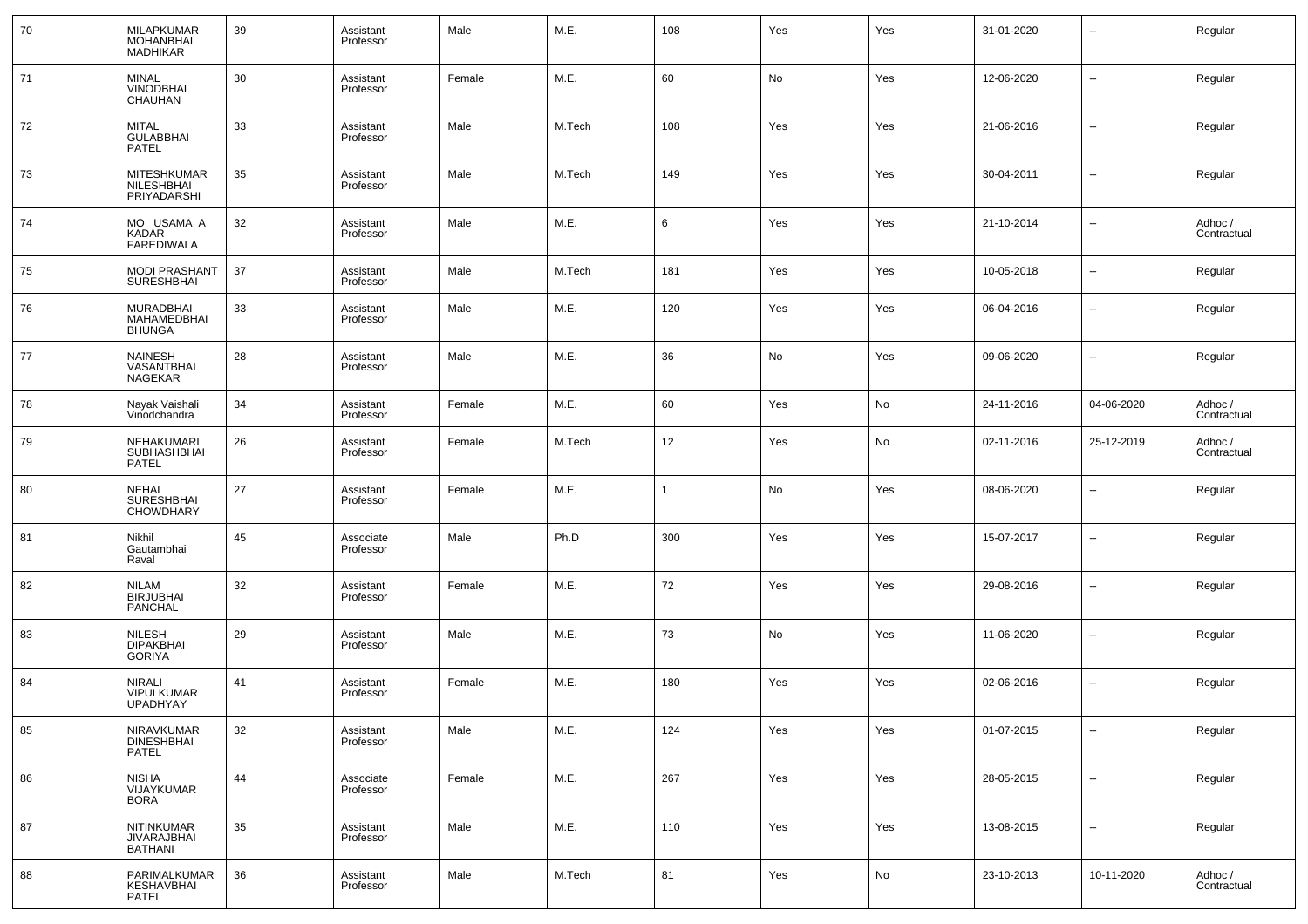| 89  | PARTH<br><b>RAJESHKUMAR</b><br>PANCHAL          | 32 | Assistant<br>Professor | Male   | M.E.    | 108          | Yes | Yes | 10-06-2016 | $\overline{\phantom{a}}$ | Regular                |
|-----|-------------------------------------------------|----|------------------------|--------|---------|--------------|-----|-----|------------|--------------------------|------------------------|
| 90  | <b>PARUL</b><br>ABHESINH<br><b>BHURA</b>        | 36 | Assistant<br>Professor | Female | M.E.    | $\mathbf{1}$ | No  | Yes | 11-06-2020 | $\overline{\phantom{a}}$ | Regular                |
| 91  | <b>PATEL</b><br>HEMANGINI<br>GAMANBHAI          | 28 | Assistant<br>Professor | Female | M.E.    | 24           | Yes | No  | 29-10-2016 | 12-12-2019               | Adhoc /<br>Contractual |
| 92  | PIYUSHKUMAR<br><b>MANUBHAI</b><br><b>MISTRI</b> | 35 | Assistant<br>Professor | Male   | M.E.    | 135          | Yes | Yes | 01-07-2016 | $\overline{\phantom{a}}$ | Regular                |
| 93  | PRADEEP R<br><b>GAMIT</b>                       | 31 | Assistant<br>Professor | Male   | M.E.    | 94           | Yes | Yes | 01-10-2016 | $\overline{\phantom{a}}$ | Regular                |
| 94  | PRADIPKUMAR<br><b>KIRITKUMAR</b><br>GAJJAR      | 32 | Assistant<br>Professor | Male   | M.E.    | 106          | Yes | Yes | 07-07-2016 | $\overline{\phantom{a}}$ | Regular                |
| 95  | PRAJAPATI ANIL<br>AMRUTLAL                      | 37 | Assistant<br>Professor | Male   | M.E.    | 26           | Yes | Yes | 10-05-2018 | $\overline{\phantom{a}}$ | Regular                |
| 96  | PRAJAPATI<br>RINKALBEN<br><b>JASVANTLAL</b>     | 34 | Assistant<br>Professor | Female | M.E.    | 82           | Yes | Yes | 13-10-2016 | $\overline{\phantom{a}}$ | Regular                |
| 97  | PRATIKKUMAR<br>RAMANLAL<br>PAREKH               | 33 | Assistant<br>Professor | Male   | M.E.    | 126          | Yes | Yes | 14-06-2016 | $\overline{\phantom{a}}$ | Regular                |
| 98  | <b>PRIYANK</b><br>PRATULKUMAR<br><b>SHAH</b>    | 32 | Assistant<br>Professor | Male   | B.E     | 6            | Yes | Yes | 11-11-2009 | $\overline{\phantom{a}}$ | Adhoc /<br>Contractual |
| 99  | Priyank Vasanji<br>Patel                        | 32 | Assistant<br>Professor | Male   | M.E.    | 82           | Yes | Yes | 20-07-2017 | $\overline{\phantom{a}}$ | Regular                |
| 100 | Pujara<br>Jigneshkumar<br>Baladevbhai           | 41 | Assistant<br>Professor | Male   | M.E.    | 204          | Yes | Yes | 01-02-2020 | $\overline{\phantom{a}}$ | Regular                |
| 101 | <b>RAHUL</b><br>NARESHBHAI<br>VAZA              | 29 | Assistant<br>Professor | Male   | M.E.    | 73           | No  | Yes | 02-07-2020 | $\overline{\phantom{a}}$ | Regular                |
| 102 | RAHULKUMAR<br><b>BIPINCHANDRA</b><br>SHAH       | 43 | Assistant<br>Professor | Male   | M.Tech  | 244          | Yes | Yes | 11-12-2018 | $\overline{\phantom{a}}$ | Regular                |
| 103 | RAJ KHODIDAS<br><b>KAPADIA</b>                  | 36 | Assistant<br>Professor | Male   | M.E.    | 48           | Yes | Yes | 16-08-2016 | $\overline{\phantom{a}}$ | Regular                |
| 104 | RAJENDRAKUMA<br>R BHARATSINH<br><b>GADHAVI</b>  | 40 | Lecturer               | Male   | B.E     | 6            | Yes | Yes | 08-08-2008 | $\overline{\phantom{a}}$ | Adhoc /<br>Contractual |
| 105 | RAJESHKUMAR<br>PARMANAND<br>KHATRI              | 37 | Assistant<br>Professor | Male   | M. Phil | 54           | Yes | Yes | 19-01-2016 | ۰.                       | Regular                |
| 106 | RAJNIKANT<br>NAVJIVBHAI<br><b>BODAR</b>         | 35 | Assistant<br>Professor | Male   | B.E     | 6            | Yes | Yes | 01-07-2015 | $\overline{\phantom{a}}$ | Adhoc /<br>Contractual |
| 107 | RASHMI<br><b>KIRTIBHAI PATEL</b>                | 27 | Assistant<br>Professor | Female | M.E.    | 60           | Yes | No  | 29-10-2016 | 25-12-2019               | Adhoc /<br>Contractual |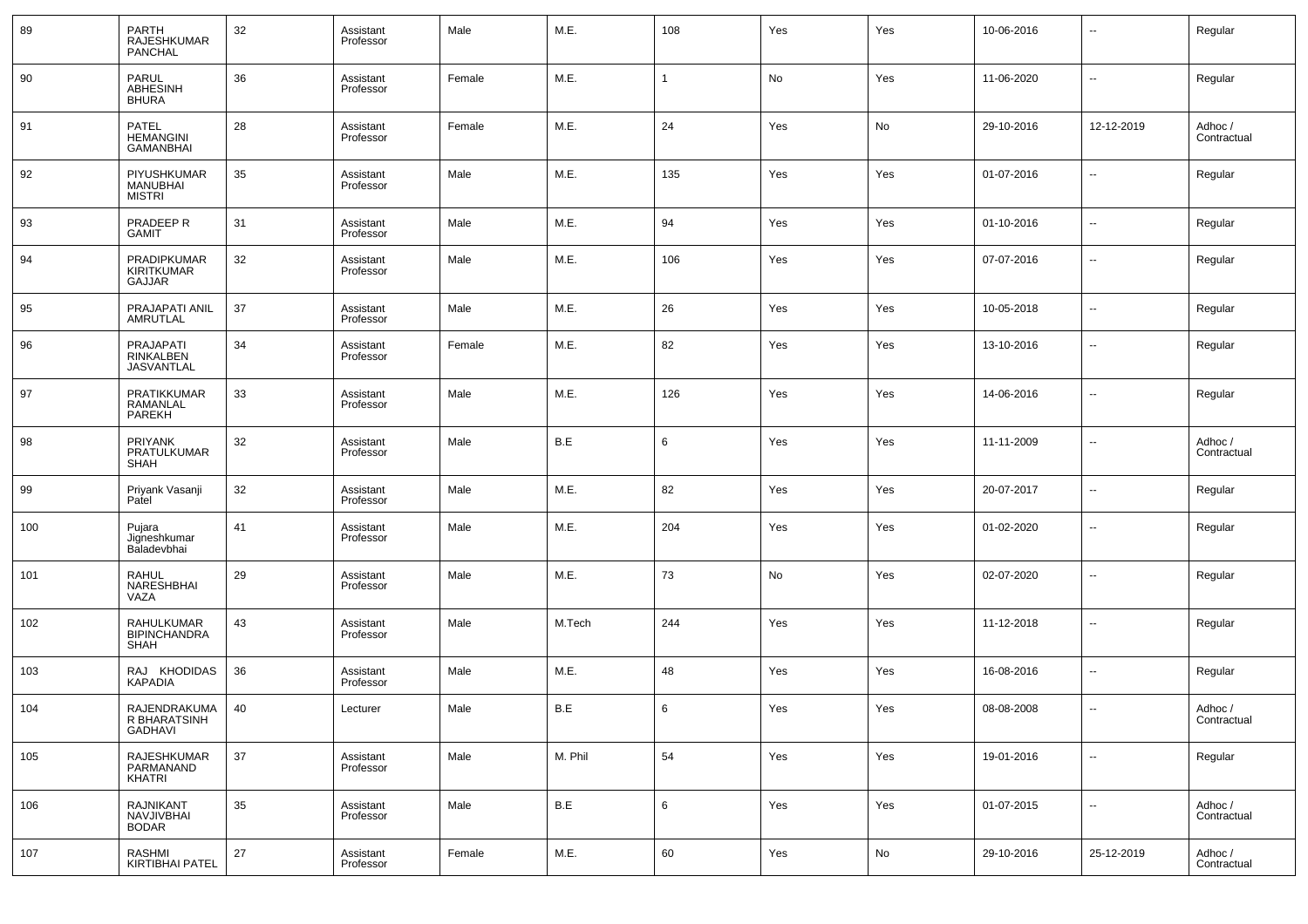| 108 | RATHOD<br>VIMALKUMAR<br><b>ASHOKBHAI</b>          | 37 | Assistant<br>Professor | Male   | M.E.   | 200 | Yes | Yes | 16-08-2016 | --                       | Regular                |
|-----|---------------------------------------------------|----|------------------------|--------|--------|-----|-----|-----|------------|--------------------------|------------------------|
| 109 | RATHVA<br>MAYUREEBEN<br>KANCHANBHAI               | 30 | Assistant<br>Professor | Female | M.E.   | 64  | Yes | Yes | 13-10-2017 | $\overline{\phantom{a}}$ | Regular                |
| 110 | SACHINKUMAR<br>LALJIBHAI<br><b>GHANCHI</b>        | 32 | Assistant<br>Professor | Male   | M.E.   | 22  | Yes | Yes | 25-10-2013 | ш,                       | Adhoc /<br>Contractual |
| 111 | <b>SAFVAN</b><br>ABDULRASID<br><b>VAHORA</b>      | 32 | Assistant<br>Professor | Male   | Ph.D   | 112 | Yes | Yes | 10-12-2019 | --                       | Regular                |
| 112 | SAGAR<br><b>DHARMENDRA</b><br>AMBALAL             | 49 | Assistant<br>Professor | Male   | M.E.   | 307 | Yes | Yes | 12-03-2019 | --                       | Regular                |
| 113 | Sameer<br>Hasanbhai<br>Mansuri                    | 32 | Assistant<br>Professor | Male   | M.E.   | 106 | Yes | Yes | 18-07-2017 | $\sim$                   | Regular                |
| 114 | SAMEERSINGH<br>ASHOKSINGH<br>CHAUHAN              | 40 | Assistant<br>Professor | Male   | M.Tech | 192 | Yes | Yes | 24-08-2016 | $\sim$                   | Regular                |
| 115 | SAMRUDDHI<br><b>POPATLAL</b><br><b>PATEL</b>      | 36 | Assistant<br>Professor | Female | M.E.   | 108 | No  | Yes | 28-01-2020 | $\overline{\phantom{a}}$ | Regular                |
| 116 | SANJAY<br>PRAHLADBHAI<br><b>PATEL</b>             | 46 | Associate<br>Professor | Male   | M.E.   | 291 | Yes | Yes | 11-03-2019 | $\overline{\phantom{a}}$ | Regular                |
| 117 | SANJAYKUMAR<br><b>SURENDRA</b><br>SINGH           | 46 | Professor              | Male   | Ph.D   | 252 | No  | Yes | 15-10-2020 | --                       | Regular                |
| 118 | SANKETKUMAR<br>Ashokbhai<br><b>BHATIYA</b>        | 32 | Lecturer               | Male   | B.E    | 6   | Yes | Yes | 16-11-2009 | $\sim$                   | Adhoc /<br>Contractual |
| 119 | <b>SHILPA</b><br>KAPTANSINGH<br>RANA              | 33 | Assistant<br>Professor | Female | M.Tech | 132 | No  | Yes | 20-11-2020 | $\sim$                   | Regular                |
| 120 | SHREYAS G<br><b>PATEL</b>                         | 31 | Assistant<br>Professor | Male   | M.E.   | 70  | Yes | Yes | 01-10-2016 | $\sim$                   | Regular                |
| 121 | <b>SUMIT</b><br><b>VINODBHAI</b><br><b>BANKAR</b> | 32 | Assistant<br>Professor | Male   | M.E.   | 61  | Yes | Yes | 23-10-2017 | --                       | Regular                |
| 122 | TEJAL AMBELAL<br>CHAUDHARI                        | 33 | Assistant<br>Professor | Male   | M.E.   | 93  | Yes | Yes | 08-10-2012 | $\sim$                   | Regular                |
| 123 | UMESH KUMAR<br>KHARE                              | 49 | Professor              | Male   | Ph.D   | 300 | No  | Yes | 01-10-2020 | $\sim$                   | Regular                |
| 124 | UPENDRAKUMA<br>R<br>RAMESHCHAND<br><b>RA BHOI</b> | 31 | Assistant<br>Professor | Male   | M.E.   | 84  | No  | Yes | 26-06-2020 | $\overline{\phantom{a}}$ | Regular                |
| 125 | <b>UTPAL</b><br>VINODCHANDRA<br><b>SHAH</b>       | 51 | Associate<br>Professor | Male   | Ph.D   | 369 | Yes | Yes | 19-01-2016 | $\sim$                   | Regular                |